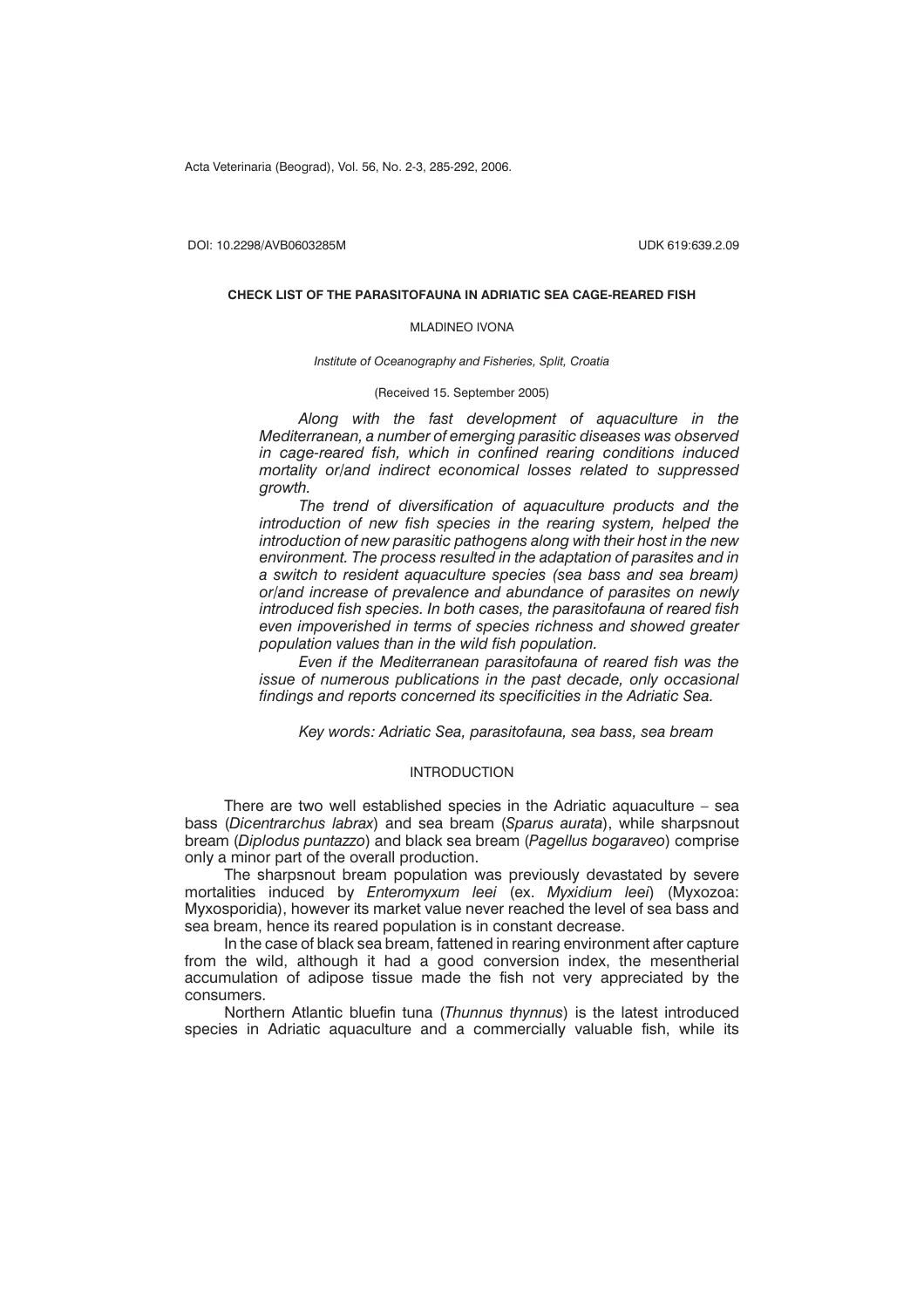pathologies so far seem to be limited on parasitic infections (Mladineo and Tudor 2004), in lesser extent to viral or bacterial diseases (Mladineo 2005, Sugaya *et al.* 2005). Recently an excellent review of pathologies of diverse tuna species has been published, listing mainly pathogens of wild tuna stocks from (sub)tropical waters, mostly of parasitic origin (Munday *et al*. 2003).

Parasites in wild fish populations, with a low prevalence and abundance and minor or negligible pathological effects on their host, tend to proliferate in serious outbreaks of epizootic and spread easily in a host population in confined conditions of a rearing system (Athanassopoulou *et al.,*1999; Company *et al.* 1999). This being optimized by elevated host stock density and by their usually compromised immunity resulting from daily stress.

Most of the parasitosis are very hard to eradicate, especially if the therapy has to be applied in semi- or offshore net pans. The spectrum of chemotherapeutics is very narrow, the most useful compounds being rarely licensed for aquaculture. The key solution lays in good prevention based on optimal husbandry and zootechnical measures, where appropriate stock density, frequent changing of nets and balanced diet play the biggest role.

# MATERIAL AND METHODS

Seven fish farms from the east part of the Adriatic sea were monitored from June 2004 to March 2005. The locations of the farms are the following: facility I – Kaldonta bay (Island of Cres), facility II – Vela Luka bay (Island of Šolta), facility III – Peleš bay (near Primošten), facility IV – Island of Žižanj, facility V – Island of Žižanj, facility VI – Island of Maslinovac (peninsula of Pelješac) and facility VII – Island of Tajan (peninsula of Pelješac).

The fish population was sampled over a nine-month period from an off shore net pen, always from the same cage. Fish samples comprised 10-15 sea bass (*Dicentrarchus labrax*), sea bream (*Sparus aurata*), sharpsnout bream (*Diplodus puntazzo*) and red sea bream (*Pagellus bogaraveo*), all over one year of age. A total of 673 individuals was examined.

Collected fish were put on ice, brought within hours to the laboratory, where they were autopsied and biometrical measures were recorded.

Fresh smears were taken from the gills, skin and fins, from three different parts of the digestive duct (pyloric area, middle intestine and rectal part), spleen, liver, gonads and kidney. Positive smears were stained by May-Grünwald Giemsa. Myxosporeae were measured and identified according to Lom and Arthur (1989).

Gill monogeneans were counted on the middle third of the first gill arch. Cut gills and fins were placed in Petri dishes, while scrapings of skin and nasal cavities were mounted on slides, all to be examined under a dissecting microscope with a 20x magnification. Monogeneans were detached with dissecting needles, counted and collected in a watch glass. Afterwards, parasites were ruptured between the slide and coverslip under finger pressure and a mixture of 4 % formalin and glycerin (5:1) was added on the edge of a coverslip. After the remaining fixative evaporated the edges were sealed with Du-Noyer sealant.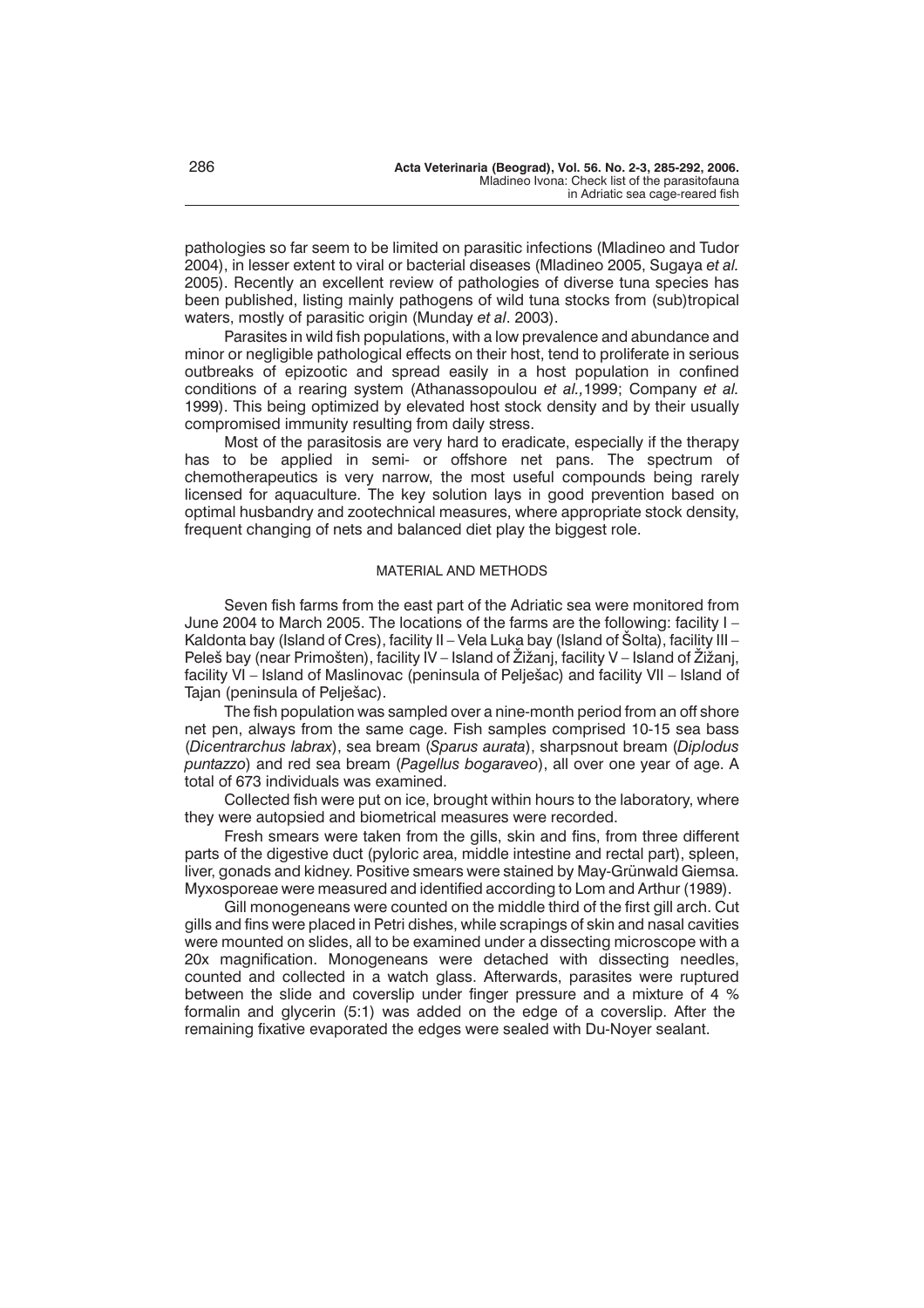Northern Atlantic bluefin tuna was sampled during the harvest period in January 2004 and July 2005, when mortalities were reported. The facility (facility VIII) is located on the NW part of the Island of Brač. A total of 62 fish were examined.

Visceral organs and gill arches were collected. Fish body surface was inspected for the presence of any changes prior to technical washing of fish trunks. Because of the market value of the carcasses, no incisions of fins, skin or eyes were allowed.

Prior to rearing fish were caught in May 2003, in the waters of the Island of Jabuka, trawled to the farm and reared until January 2004. During this period fish were fed with mixed fish from small trawling boats, combined with frozen imported herrings.

Samples of viscera were individually collected in plastic bags and transported to the laboratory. Blood samples were collected before visceration, from the incision made beneath the pectoral fins, through the heart. Sodium citrate was used as the anticoagulant.

Upon arrival to the laboratory, fresh smears of gills, kidney, spleen, liver, gall bladder, intestinal and stomach mucosa and the endocard from the ventriculus were examined under light microscope. Digenean cysts from gills, cartilaginous parts of gill arch, stomach layers, pyloric caeca, skin and intestine were collected, measured and excysted with fine needles under a stereomicroscope. Individuals were fixed under coverslip pressure, stained in Borax carmine and mounted in Canada balsam. Remaining cysts were collected and fixed in 70 % etanol.

Myxosporidiae and helminthes were collected as described for other cage reared fish.

#### **RESULTS**

Seven parasitic species were isolated from sea bass: *Diplectanum aequans, Polysporoplasma sparis, Sphaerospora dicentrarchi, Amyloodinium ocellatum, Cryptocaryon irritans, Ceratomyxa labracis, Ceratothoa oestroides.* Similar parasitofauna was isolated from the sea bream: *Polysporoplasma sparis, Amyloodinium ocellatum, Cryptocaryon irritans, Ceratomyxa sparusaurati, Ceratothoa oestroides, Lamellodiscus elegans, Sparicotyle chrysophrii, Trichodina* sp.

Sharpsnout bream harbored six parasitic species: *Lamellodiscus elegans, Amyloodinium ocellatum, Ceratomyxa diplodae, Polysporoplasma sparis, Sparicotyle chrysophrii, Caligus minimus,* while black sea bream had only three species: *Ceratomyxa diplodae, Hysterothylacium* sp*.* and *Amyloodinium ocellatum.*

Tuna harbored the most divers parasitic population: *Ceratomyxa* sp.*, Celiodidymocystis abdominalis, Didymocystis thunni, Platicystis alalongae, Koellikerioides internogastricus, K. intestinalis, K. apicalis, Anisakis simplex, Oncophora melanocephala, Hepatoxylon trichiuri, Eutetrarhynchus* sp*.* and *Penella filosa.*

Isolated parasitic forms, gross pathology changes, infection site and values of prevalence and abundance of parasites are shown in Table 1.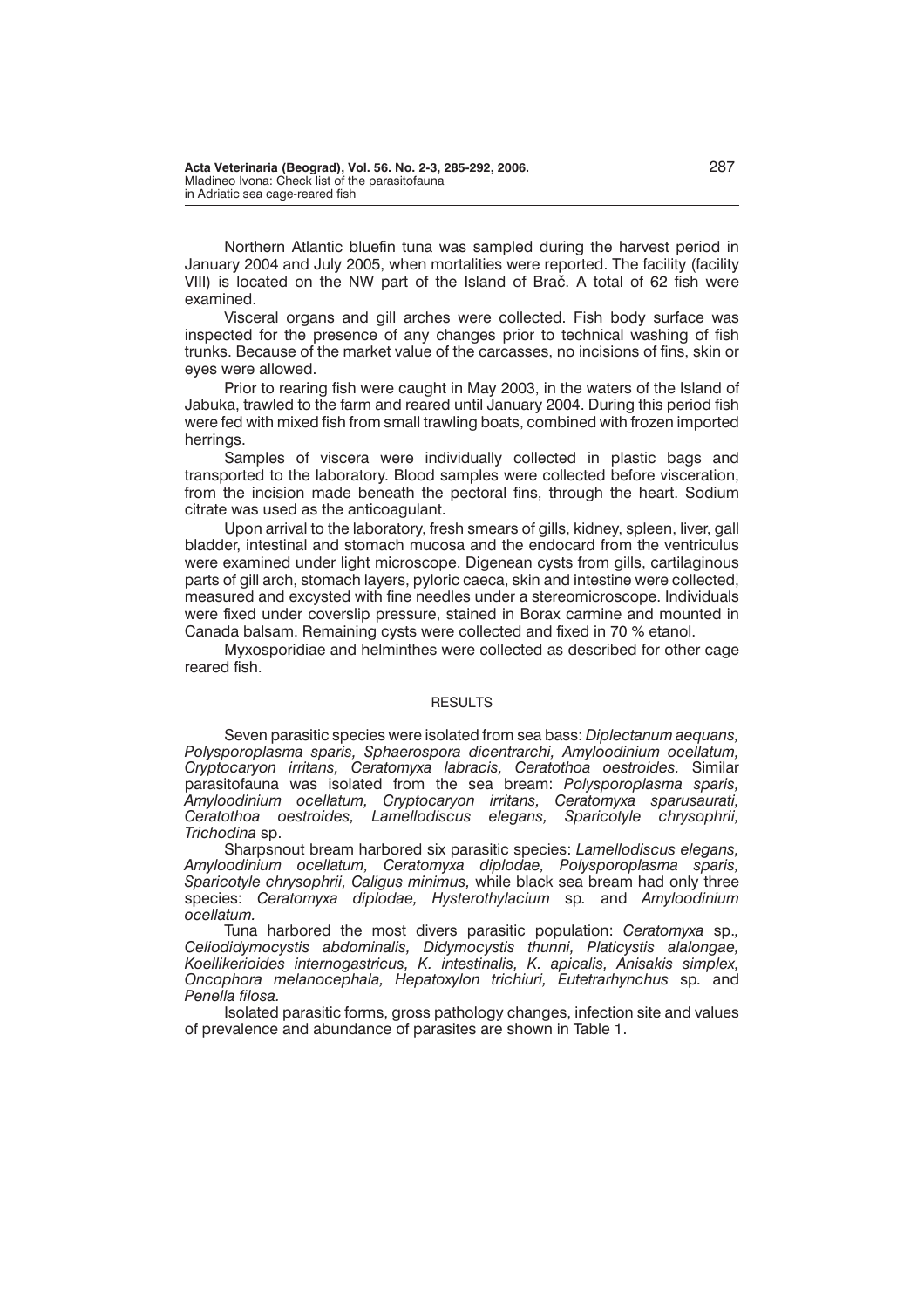| Table 1. List of parasites isolated from cage-reared fish in the Adriatic Sea |                                  |                        |                |                            |                            |                |                                |
|-------------------------------------------------------------------------------|----------------------------------|------------------------|----------------|----------------------------|----------------------------|----------------|--------------------------------|
|                                                                               | Host                             | Parasitic form         | status<br>Host | Infection site             | Locality                   | mean (%)       | Prevalence   Abundance<br>mean |
| <b>MASTIGOPHORA</b>                                                           |                                  |                        |                |                            |                            |                |                                |
|                                                                               | sea bass                         | trophont               | no signs       | $\equiv$                   | . II. IV. V. VI. VII       | 30.84          | 0.38                           |
| Amyloodinium                                                                  | sea bream                        | trophont               | no signs       | $\equiv$                   | . II. IV. V. VI            | 74.67          | 1.05                           |
| ocellatum                                                                     | sharpsnout<br>bream              | trophont               | no signs       | 륾                          | $\geq$                     | 73.57          | 1.13                           |
|                                                                               | <u>black sea bream Itrophont</u> |                        | no signs       | $\equiv$                   | ≡                          | 20             | $\frac{2}{3}$                  |
| <b>CILIOPHORA</b>                                                             |                                  |                        |                |                            |                            |                |                                |
| Cryptocaryon                                                                  | sea bass                         | teront                 | no signs       | $\equiv$                   |                            | 13.33          | 0.13                           |
| <b>irritans</b>                                                               | sea bream                        | teront                 | no signs       | ョ                          |                            | 8              | $\frac{8}{1}$                  |
| Trichodina sp.                                                                | sea bream                        | adult                  | no signs       | $\equiv$                   | >                          | $\overline{C}$ | $\overline{c}$                 |
| MYXOZOA                                                                       |                                  |                        |                |                            |                            |                |                                |
|                                                                               | sea bass                         | disporoblast<br>spore, | no signs       | gall bladder               | $=$                        | 6.66           | 0.33                           |
| Ceratomyxa                                                                    | sea bream                        | disporoblast<br>spore, | no signs       | gall bladder               | $\ge$                      | 14.55          | 0.48                           |
| sparusaurati                                                                  | sharpsnout<br>bream              | disporoblast<br>spore, | no signs       | gall bladder               |                            | 80             | 0.9                            |
|                                                                               | black sea bream                  | disporoblast<br>spore, | no signs       | gall bladder               | ≡                          | 21.55          | 0.49                           |
| Ceratomyxa sp.                                                                | tuna                             | disporoblast<br>spore, | no signs       | gall bladder               | $\equiv$                   | 23.33          | $\frac{1}{1}$                  |
| Sphaerospora<br>dicentrarchi                                                  | sea bass                         | disporoblast<br>spore, | no signs       | gall bladder<br>intestine, | I, II, III, IV, V, VI, VII | 54.13          | 1.04                           |
|                                                                               | sea bass                         | disporoblast<br>spore, | no signs       | kidney                     | VI, VII                    | 33.93          | 0.68                           |
| Polysporoplasma<br>sparis                                                     | sea bream                        | disporoblast<br>spore, | no signs       | kidney                     | I, II, IX, V               | 42.02          | 0.76                           |
|                                                                               | sharpsnout<br>bream              | disporoblast<br>spore, | no signs       | kidney                     |                            | $\overline{5}$ | 0.6                            |
| Myxobolus sp.                                                                 | sharpsnout<br>Ibream             | disporoblast<br>spore, | no signs       | intestine                  |                            | $\overline{C}$ | $\overline{O}$                 |

288 **Acta Veterinaria (Beograd), Vol. 56. No. 2-3, 285-292, 2006.** Mladineo Ivona: Check list of the parasitofauna in Adriatic sea cage-reared fish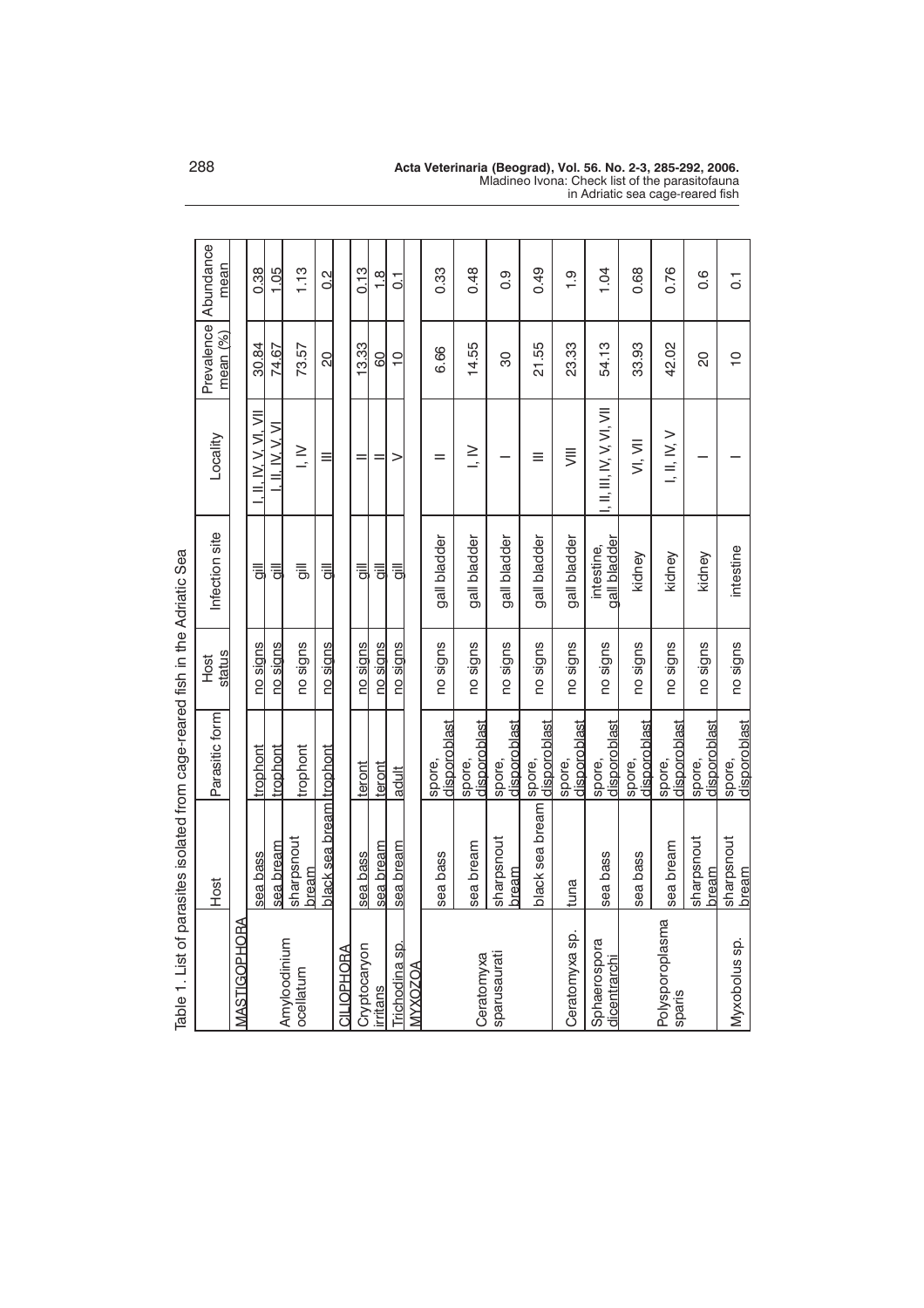| MONOGENEA                           |                      |                     |                           |                                 |                               |               |       |
|-------------------------------------|----------------------|---------------------|---------------------------|---------------------------------|-------------------------------|---------------|-------|
| Diplectanum<br>aequans              | sea bass             | adult, eggs         | gill necrosis             | $\equiv$                        | I, II, III, IV, V,<br>VI. VII | 62.03         | 2.07  |
|                                     | sea bream            | adult, eggs         | no signs                  | ョ                               | . II. III. IV. V              | 40.06         | 0.97  |
| Lamellodiscus<br>elegans            | sharpsnout<br>bream  | adult, eggs         | no signs                  | 킁                               | I, III, IV                    | 97.62         | 29.01 |
| Sparicotyle                         | sea bream            | adult, eggs         | no signs                  | 킁                               | ><br>- III. III               | 33.9          | 0.46  |
| chrisophrii                         | sharpsnout<br>bream  | adult, eggs         | no signs                  | 릥                               | I, IV, V                      | 32.21         | 1.09  |
| DIGENEA                             |                      |                     |                           |                                 |                               |               |       |
| Coeliodidymocystis<br>abdominalis   | tuna                 | encysted adult      | no signs                  | pyloric caeca<br>among          | $\equiv$                      | 63.16         | 3.79  |
| Didymocistis thunni tuna            |                      | encysted adult      | desquama-<br>tion         | $\equiv$                        | $\equiv$                      | 73.68         | 13.26 |
| Platicystis alalongae Ituna         |                      | encysted adult      | no signs                  | skin                            | W                             | 21.05         | 0.95  |
| internogastricus<br>Koellikerioides | tuna                 | encysted adult      | inflamation               | stomach layers                  | $\equiv$                      | 21.05         | 0.32  |
| K. apicalis                         | tuna                 | encysted adult      | no sians                  | cartilage                       | $\equiv$                      | 73.68         | 6.79  |
| K. intestinalis                     | <u>ltuna</u>         | encysted adult      | infalammation             | intestinal mucosa               | $\equiv$                      | 57.89         | 12.47 |
| <b>NEMATODA</b>                     |                      |                     |                           |                                 |                               |               |       |
| Hysterothylacium<br>aduncum         | black sea<br>bream   | third stage larvae  | no signs                  | submesentheri-<br>$\frac{2}{a}$ |                               | 12.5          | 0.11  |
| Anisakis simplex                    | tuna                 | third stage larvae  | no signs                  | submesentheri-<br>$\frac{1}{a}$ | $\equiv$                      | 11.5          | 0.15  |
| melanocephala<br>Oncophora          | tuna                 | adult               | haemor-<br><u>thagies</u> | pyloric caeca<br>mucosa         | $\equiv$                      | 57.89         | 1.74  |
| CESTODA                             |                      |                     |                           |                                 |                               |               |       |
| Eutetrarhinchus sp.                 | <u>ltuna</u>         | blastocistic larvae | no signs                  | visceral cavity                 | $\equiv$                      | 24.73         | 0.08  |
| Hepatoxylon trichiuri tuna          |                      | plerocercoid        | haemor-<br>chaqies        | stomach mucosa                  | $\equiv$                      | 12.4          | 0.12  |
| COPEPODA                            |                      |                     |                           |                                 |                               |               |       |
| Penella filosa                      | ltuna                | adult. iuvenile     | ulceration                | skin                            | $\equiv$                      | $\frac{1}{2}$ | 0.41  |
| Caligus minimus                     | sharpsnout<br>Ibream | adult               | no signs                  | 릉                               |                               | 8.57          | 0.09  |
| ROPODA                              |                      |                     |                           |                                 |                               |               |       |
| Ceratothoa                          | sea bass             | ladult              | emaciation                | buccal cavity                   | $\ge$                         | 8.89          | 0.15  |
| oestroides                          | sea bream            | ladult              | emaciation                | buccal cavity                   |                               | 30.24         | 0.41  |

**Acta Veterinaria (Beograd), Vol. 56. No. 2-3, 285-292, 2006.** 289 Mladineo Ivona: Check list of the parasitofauna in Adriatic sea cage-reared fish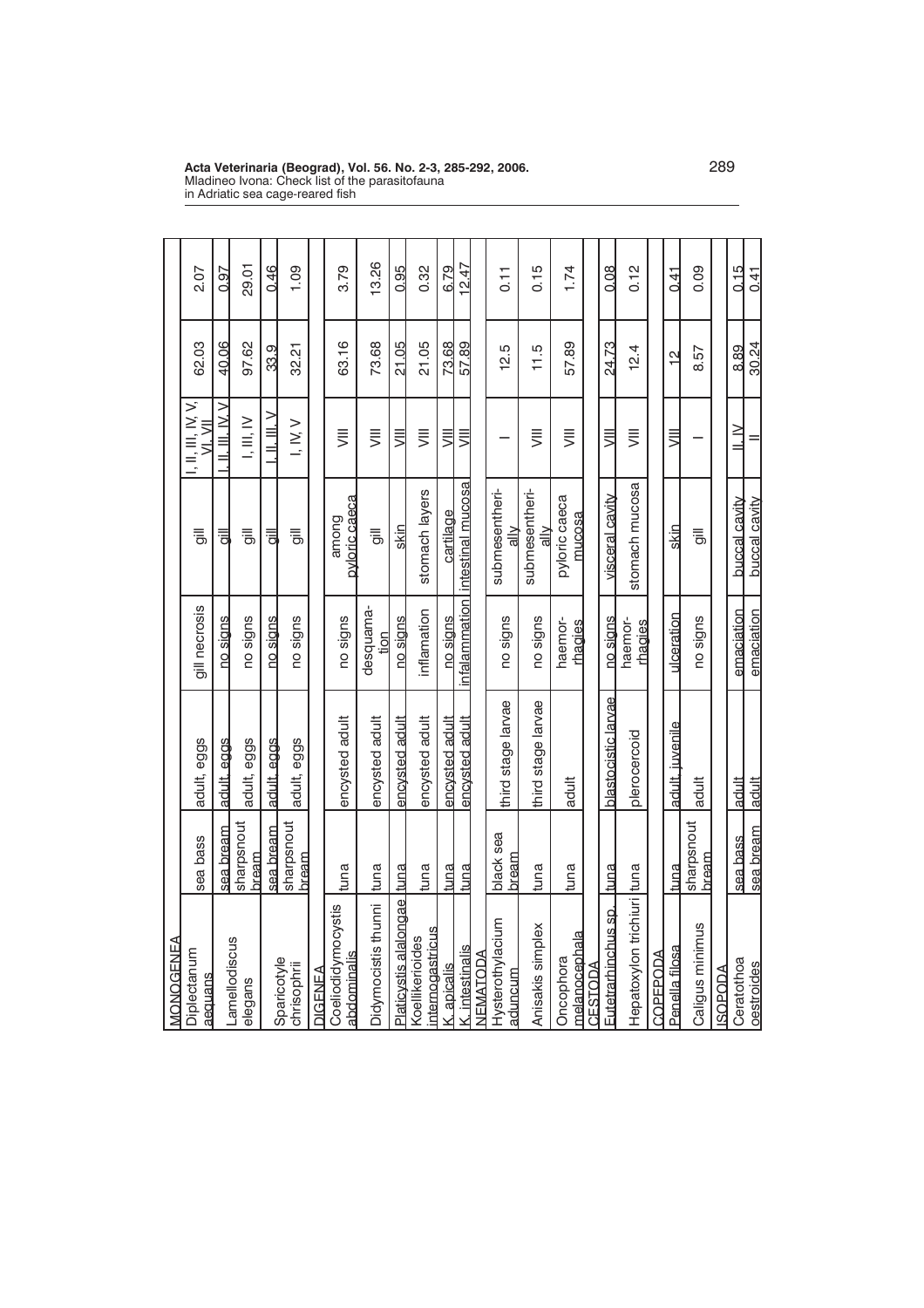# **DISCUSSION**

A number of detailed overviews of parasites in rearing conditions and feral fish are already published (Christofilogiannis 1992, Rodgers and Furones 1998, Le Breton 1999, Scholz 1999, Munday *et al.* 2003), however reared-fish parasitofauna of certain regions and areas generally differ greatly, and a complete overview of data from the Adriatic Sea was missing.

The first review of diseases of Adriatic sea bass in rearing conditions was reported by Šarušić (1990). The author isolated only four pathogens; *Trichodina* sp., *Amyloodinium ocellatum, Diplectanum aequans* and *Caligus minimus*. Among these species, the author emphasized *A. ocellatum* as the most pathogenic especially for larval sea bass where mortalities reached up to 90 %. Paperna and Baudin Laurencin (1979) reported similar composition of parasitofauna in Franch fishing facilities, with the exception of *Colponema* sp. from sea bass gills which were never reported in the Adriatic sea. Interesting is their finding of *Enteromyxum* sp. in sea bass, usually isolated in sparids and rare in the Adriatic. In the sea bream, they isolated only *Trichodina, A. ocellatum* and *Colponema* sp., thus reporting a much simpler parasite composition than in Adriatic farms. Nevertheless, in the sea bream from Spain kept in different culture systems, a much greater number of species was isolated (Alvarez-Pellitero *et al.* 1995), differing from the Adriatic situation only in the presence of the coccidian (*Eimeria* sp.) and one myxosporidian species (*Leptotheca* sp.).

In the Adriatic Sea bass, the monogenean *D. aequans* was the most abundant parasite, followed by *S. dicentrarchi,* while the lowest occurence was by *Ceratomyxa* sp. This data is in accordance with findings in the wild sea bass which, however should show much greater parasitofaunal richness (Santos, 1996).

After the trend of sharpsnout bream introduction in the Adriatic aquaculture during the past decade, the production was overcame by an opposite effect, and only two farms maintain this fish in the rearing system up to date. The reason for the current low production was the devastation of most stocks by *Enteromyxum leei* (Myxozoa) infection which afterwards was never again isolated, as well as the low appreciation and value of sharpsnout bream on the Croatian market. Although the major production of sharpsnout bream is conducted mainly in Greece, only two myxosporidia (*Enteromyxum leei*, *Ceratomyxa* sp.), a coccidia (*Eimeria* sp.), and two monogeneans (*Lamellodiscus* sp., *Sparicotyle* sp.) were reported as regular parasitofauna (Company *et al.* 1999). In the Adriatic sharpsnout bream sample, monogenean *L. elegans* was the most prevalent parasite, and because of its extreme values, the total parasite load of this fish exceeded others. The lowest appeared to be *C. minimus*, which is usually found rarely in healthy Adriatic reared fish.

In Adriatic conditions however, there is evidence of host switch and exchange of parasites between sparid hosts (sea bream, sharpsnout bream and black sea bream) (Mladineo and Maršić-Lučić 2005), thus the majority of parasites present in sea bream were isolated from sharpsnout bream, only showing different prevalence/ abundance values. These species are usually maintained in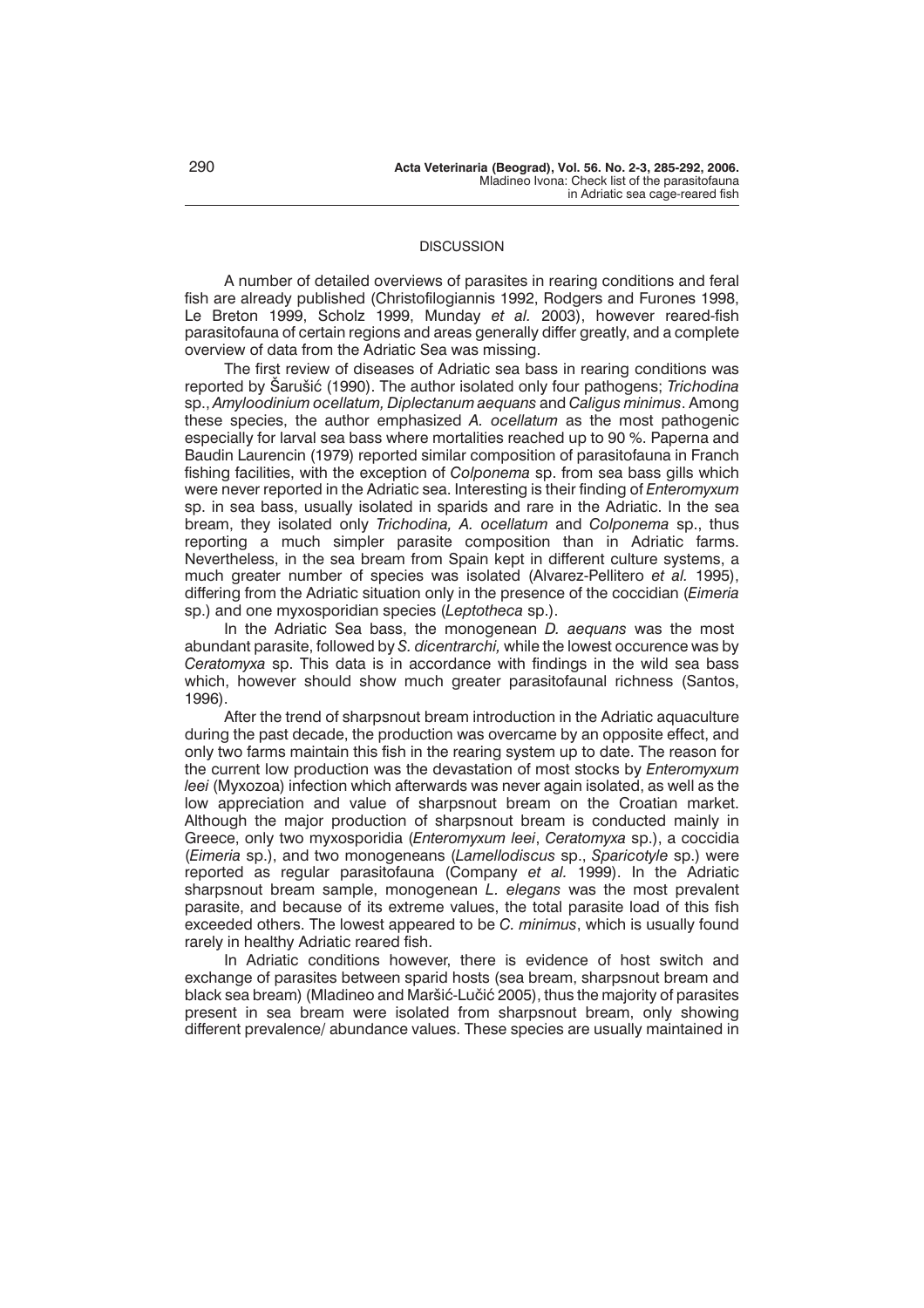polyculture, so the passage of the parasites is facilitated by the high stock density of different species.

In Adriatic Sea bream the most prevalent was *A. ocellatum*, the most abundant *C. irritans*, while the lowest prevalence had *Ceratomyxa* sp.

Black sea bream parasitofauna comprised major parasites like the two sampled sparids; *A. ocellatum* and *C. sparusaurati.* The only exception was *H. aduncum* ubiquitous in wild populations, understandable because the host was caught in the wild and subsequently fattened in cages.

Sampled tuna reveled a vast presence of members of Didymozoidae family*,* recently reported in the Adriatic Sea, along with the newly isolated myxosporidian (Mladineo, *in preparation*). *Didymocystis* spp. had the highest prevalence/ abundance values, in certain cases leading to gross pathological changes when isolated from the stomach, intestine and gills. A potential threat for the farming of tuna fish are the camallanid *Oncophora melanocephala* and copepod *Penella filosa*. The former induce deep ulcerations with hemorrhages in the pyloric caeca mucosa, while the later burrows the skin surface, leaving deep and unsightly necrotic ulcerations in the epidermis, able to drastically drop the trunk quality.

In conclusion, Adriatic cage-reared sea bass parasitofauna is similar to the one reported previously, while sparid parasitofauna differs by the lower diversity of myxosporidians and the absence of the coccidian species.

Tuna parasitofauna is unique in its diversity of digenean species characteristic for wild populations where the food web makes possible to enhance and accumulate a wide number of different intermediate hosts, otherwise impossible to isolate from hatchery-reared fish. The research of tuna diseases is still a young and developing field, and for the moment no appropriate studies in the Mediterranean were carried on to make a plausible comparison with the situation in the Adriatic Sea.

Address for correspondence: Mladineo Ivona Laboratory of Aquaculture Institute of Oceanography and Fisheries, POB 500, 21 000 Split, Croatia E-mail: mladineo@izor.hr

### **REFERENCES**

- 1. *Alvarez-Pellitero P, Sitja-Bobadilla A, Franco-Sierra A, Palenzuela O,* 1995, Protozoan parasites of gilthead sea bream, *Sparus aurata* L., from different culture systems in Spain, *J Fish Dis,* 18, 105-15.
- 2. *Athanassopoulou F, Prapas TH, Rodger H,* 1999, Diseases of *Puntazzo puntazzo* Cuvier in marine aquaculture systems in Greece, *J Fish Dis,* 27, 215-8.
- 3. *Christofilogiannis P,* 1992, The veterinary approach to sea-bass and sea-bream, In: *Aquaculture for veterinarians*, L. Brown (Ed), Pergamon Press, Oxford, 379-95.
- 4. *Company R, Sitja-Bobadilla A, Pujalte MJ, Alvarez-Pellitero P, Perez-Sanchez J,* 1999, Bacterial and parasitic pathogens in cultured common dentex, *Dentex dentex* L., *J Fish Dis*, 22, 299-309.
- 5. *Le Breton AD,* 1999, Mediterranean finfish pathologies: present status and new developments in prophylactic methods, *Bull Eur Ass Fish Pathol*, 19, 250-3.